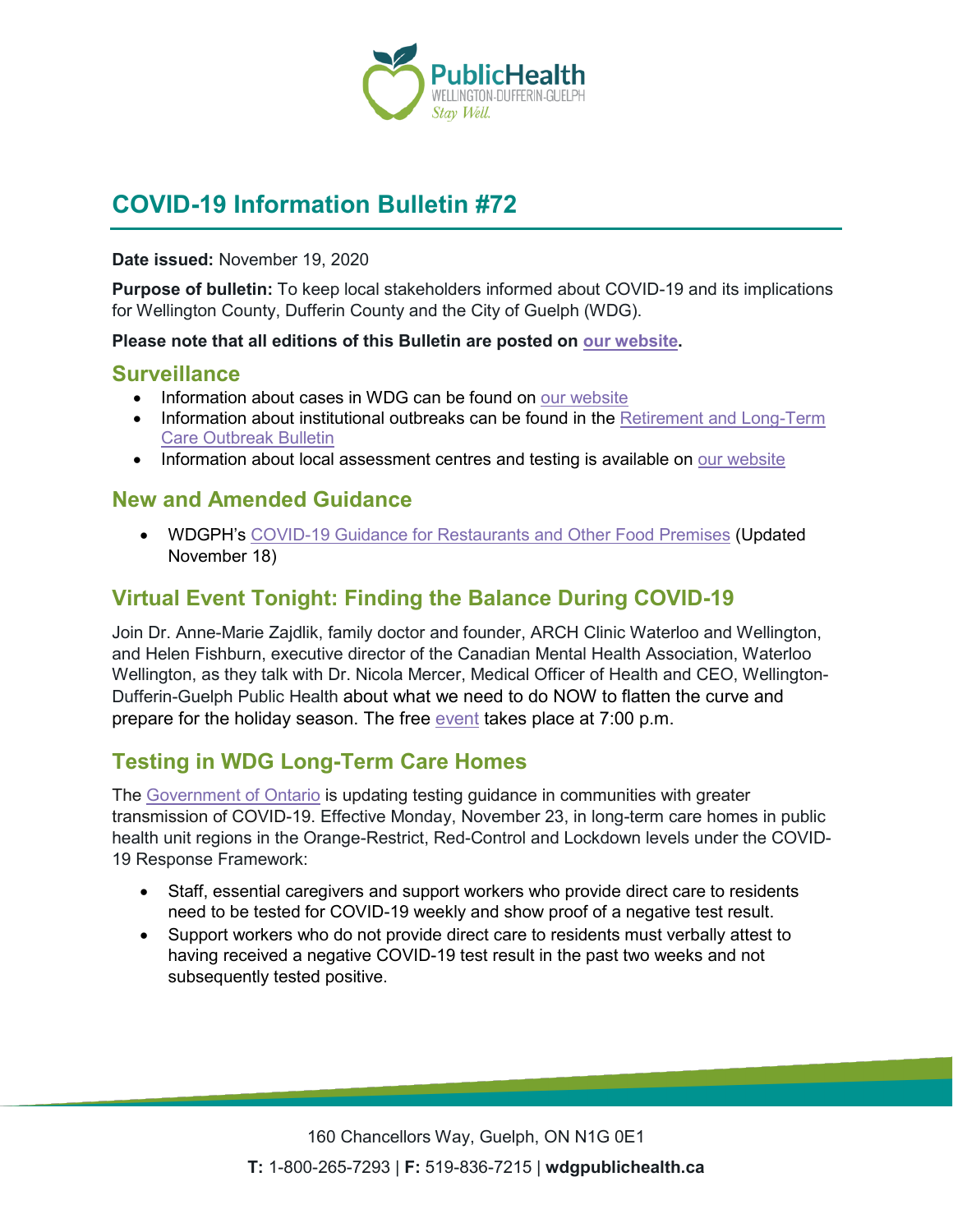

## **Events and Gatherings**

On November 17, Dr. Nicola Mercer, WDGPH's Medical Officer of Health and CEO, wrote a letter to the community advising people not to go into anyone else's home and not to have anyone in their home who does not already live there. If anyone does need to come into another person's home for essential reasons (i.e. supporting a loved one for mental or physical health reasons, essential support people or home repair/maintenance), everyone must wear masks, keep their distance and wash their hands. More details in [Dr. Mercer's Letter to the Community.](https://www.wdgpublichealth.ca/news/dr-mercer-letter-community)

### **Announcements and Changes to Services**

- On November 19, the [Government of Ontario](https://news.ontario.ca/en/release/59271/ontario-supporting-small-businesses-with-financial-advice-and-training) announced it is investing over \$2.2 million through the Ontario Together Fund to provide small businesses with free, tailored financial advice and online training to help them make informed financial decisions and navigate the unprecedented economic circumstances brought on by the pandemic.
- On November 18, the [Government of Ontario](https://news.ontario.ca/en/release/59252/ontario-announces-13-new-ontario-health-teams) announced it is providing \$2.4 million to support an additional 13 Ontario Health Teams across the province to provide better, connected care to patients.
- On November 18, the [Government](https://www.canada.ca/en/public-health/news/2020/11/independent-panel-to-review-global-public-health-surveillance-system3.html) of Canada announced an independent panel will pursue the review of the Global Public Health Intelligence Network, an early warning system for potential public health threats worldwide.
- On November 17, the [Government of Ontario](https://news.ontario.ca/en/release/59239/ontario-opens-covid-19-resilience-infrastructure-stream-for-municipalities) announced it is now accepting applications from municipalities for local infrastructure projects under the new Local Government substream of the COVID-19 Resilience Infrastructure stream to allow local governments to proceed with tendering and procurement as soon as possible.

## **Additional Resources**

- [Summary of Government Financial Assistance for Ontario](https://ofa.on.ca/resources/summary-of-government-financial-assistance-for-ontario-farm-businesses/) Farm Businesses (November 18)
- [Isolating Residents in Long-Term Care Homes and Retirement Homes During COVID-19](https://www.wdgpublichealth.ca/sites/default/files/isolating_residents_in_long-term_care_homes_and_retirement_homes_during_covid-19_outbreaks_2020-11-05_1_002.pdf)  [Outbreaks](https://www.wdgpublichealth.ca/sites/default/files/isolating_residents_in_long-term_care_homes_and_retirement_homes_during_covid-19_outbreaks_2020-11-05_1_002.pdf) (Updated November 4)

## **Contact Information for Additional Support**

#### **WDGPH COVID-19 Call Centre**

- **For health-related questions**, including symptoms, close contacts or travel:
	- $\circ$  Call 519-822-2715 ext. 7006
	- $\circ$  Available Monday Friday from 9:00 a.m. 4:00 p.m. and Saturday 9:00 a.m. 3:30 p.m.
- **For non-health related questions**, including business or workplace concerns, social distancing/face covering questions or non-emergency reporting questions:
	- o Call 519-822-2715 ext. 4020